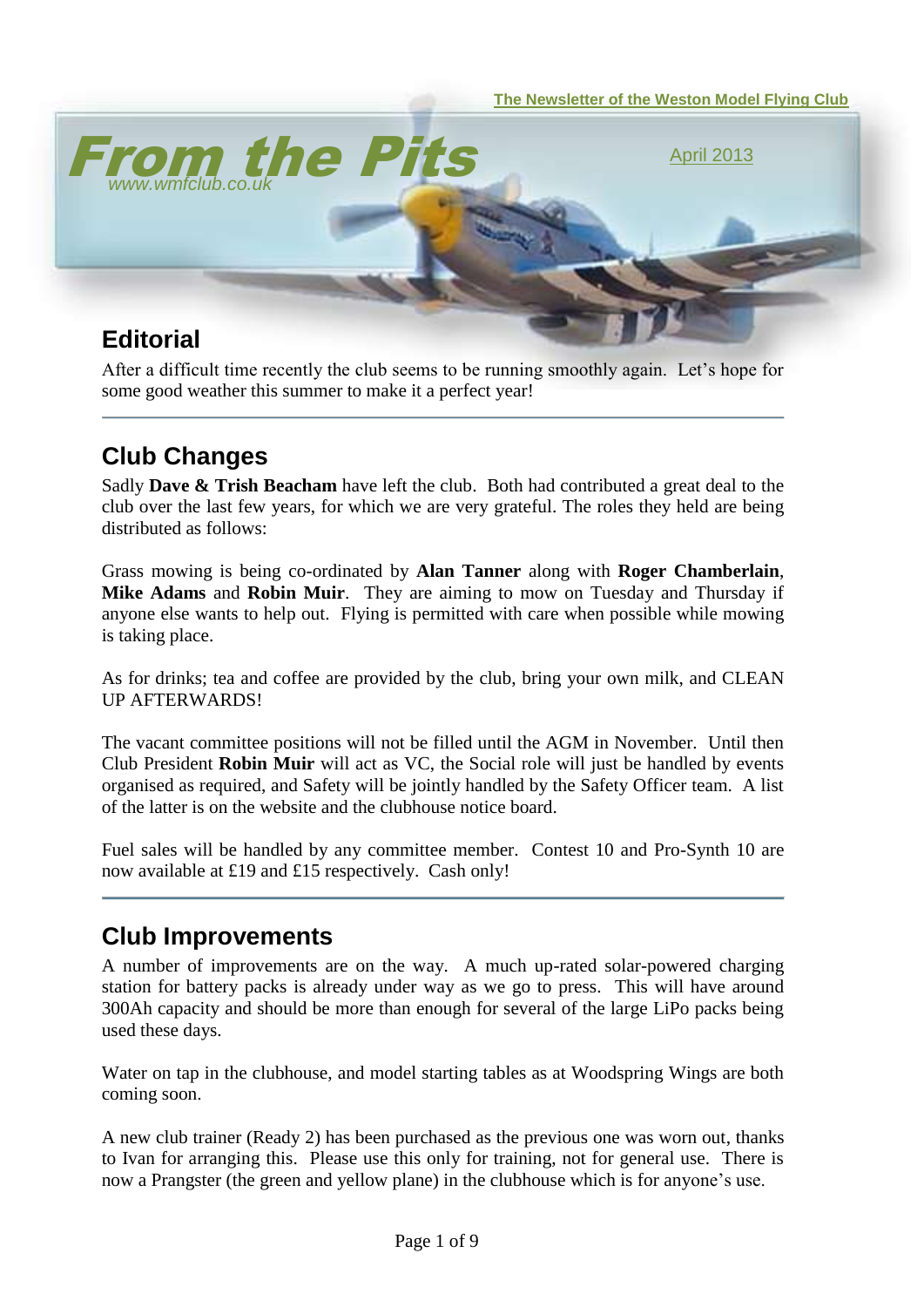# **Gun Club Visit**

**Robin Muir** is arranging a visit to the Woodspring Shoot gun club just across from our field. There will be opportunities to have a go at clay-pigeon shooting as well as seeing their ground and facilities. The date will be announced shortly and there will probably be a small charge for ammunition if you want to have a go.

### **Club Website**

The For Sale section is being used more lately. Don't forget to look on there to see what's for sale, and please use it if you have anything to sell. Those advertising have apparently had enquiries from far afield; it's not just us who read it!

# **Safety**

A recent check of model failsafe settings revealed that some people had not set theirs, and some new members didn't even know about it. Most modern radio sets have a Failsafe capability which sets the controls to pre-determined positions if the transmitter signal is lost. Usually the flight controls are set to give a gentle curving decent, but the most important thing is that the throttle is set to idle (for IC) or very low speed (electric). If you don't know how to set it, consult the manual for your set or ask an experienced member who knows your system.

It's the start of the new season for many people, so don't get rusty about safety! Take some time to remind yourself about basic safety procedures, and perhaps sit and read the club rules as well, you'll find them on the website. We've already had the 'finger in the propeller' scenario this year, fortunately not serious, but don't let it happen to you as cleaning blood off a new airframe is a chore… Safe flying!

# **BMFA Area Examiners Meeting**

The second such meeting to be held at our field took place on May  $4<sup>th</sup>$ . Although a very windy day, the heavy rain in the morning fortunately stopped in time for the event to go ahead. Because of the wind there were no takers for A- or B-tests, so examiners flew demo flights. The day was pronounced a success; thanks go to Ivan for the barbeque, and several other members who turned out to help.

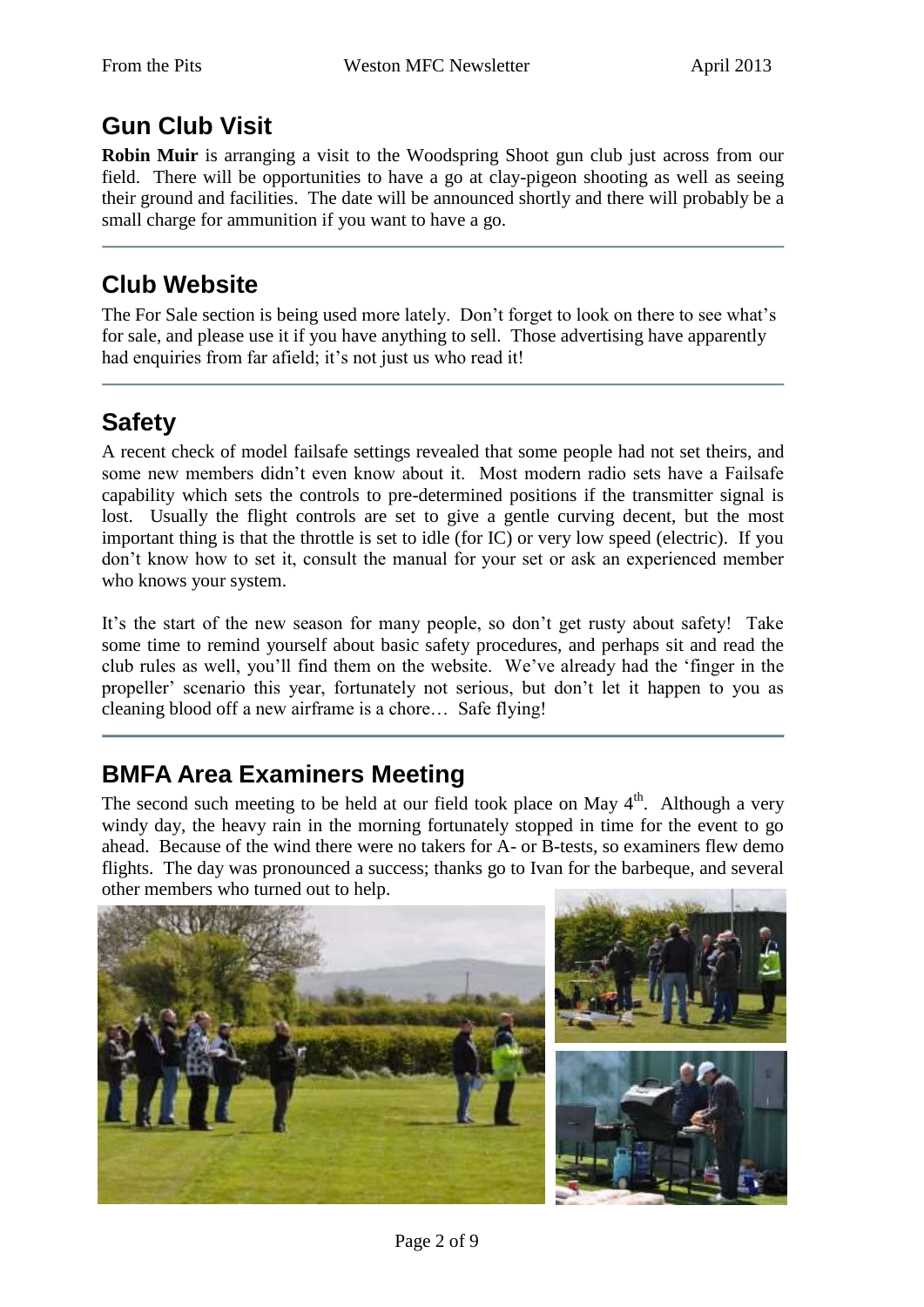# **A Double Helping of Chilli**

A double portion of chilli can be a bad thing – particularly on the following day. However on this occasion **Mike Pope** and **Pete Richards** are hoping that two is better than one. Last Autumn Pete and Mike decided to build two 'Chilliwind' pattern-ships from the plans by Mike Delacole – but as we all know size is everything - so they also decided to scale up by approximately +20%, to create a version with 70" wingspan.

The Chilliwind design dates from the '70. It's a fantastic flying aeroplane that will do the full



aerobatic schedule with ease. Many members will have seen the standard size version flying down the field as several examples have been built by club members over the years.



The construction has been shared, with Mike responsible for the wings and tails and Pete the fuselages. The wings are cut from foam and then covered in veneer (see later article). The fuselages are a fairly simple box construction with limited shaping required – with a little care they can be built straight and true without the need for a jig.



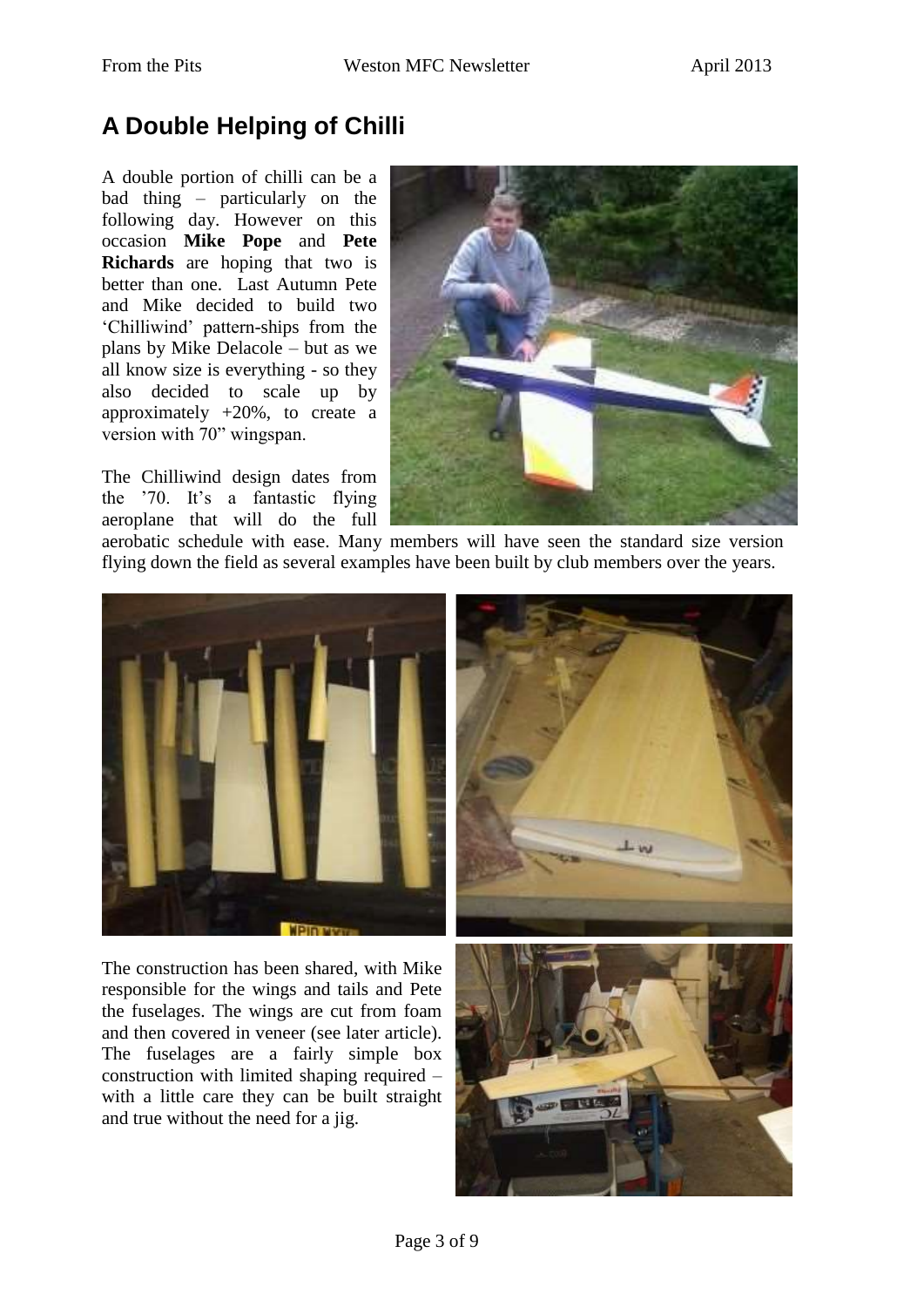Pete completed his first successful test flights during April. Power by an OS91fx and a 13x7 prop gives more than adequate vertical performance! Servos are Futaba all round with the more powerful 3010s being used for the elevators and rudder, with standard 3001s for the ailerons and throttle. Pete flies 2.4 Spektrum on 6v.



Mike's version will be completed soon, again using the OS91fx for power – so we should see some good formation aerobatics at the field during the summer months!

#### **Pete Richards**

### **Seen at the Field**

Yet more small electric models: **Alan Tanner**'s Sea Fury and **Pete Richards**' Hawk both belie their true size in the air.

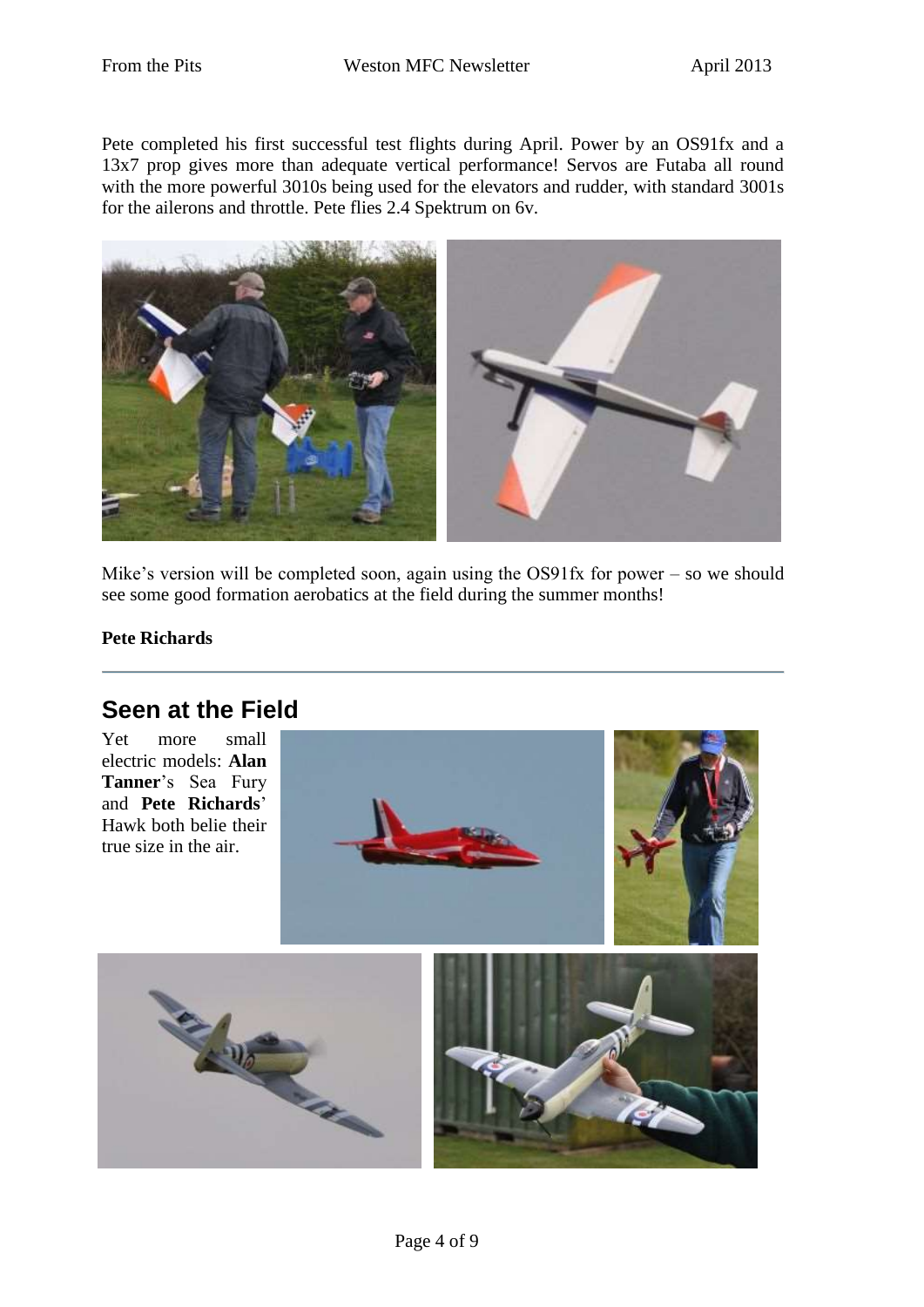# **Foam Wing Cutting**

As modelers I expect at some time you will all have used some polystyrene foam and will have cut this with a knife, but this is not practical when cutting a wing as you have to cut the full width of the wing.

Another way of cutting the foam is to melt it with a hot wire held tight in a bow-saw like device. The wire is fine nichrome heating wire and by passing a current through it can be made hot. Get the temperature right and it cuts like a knife through butter; too cold



and it won't cut, too hot and it melts big holes in the foam.

#### **Cutting the wing-**

- 1. Cut two foam blanks allowing for the leading and trailing edges to be added, the blanks at this stage should be thicker than the finished profile
- 2. Make two rib templates from thin ply/mdf and pin to the ends of your blanks.
- 3. Put the foam on a flat bench, add some weight to the top to keep the foam in place, rest the wire against the edge of the foam and add power to heat, and push the wire through the foam keeping a steady speed and exit, turn over and repeat.
- 4. With the wings cut they will need to be veneered, this can be done using thin balsa or timber veneer. Cut the veneer oversize and use a foam safe contact adhesive to glue on, I used Copydex which is ideal.
- 5. Trim the edges sand straight and add your balsa trims, and hey presto your wing is made.

#### **Technical**

Wire- 0.4mm nichrome direct from China approx £5

Power- Second hand transformer from a printer; approx 19v and 4amp output £14 (I have since been informed that most battery chargers will work.)

#### **Mike Pope**

# **Woodspring Wings 2013**

Planning is well under way and, touch wood, the show should be on this year as so far there is no repeat of the heavy and prolonged rain which led to the cancellation last year.

Volunteers are still needed for various tasks before and during the show. Get in touch with the committee to help.

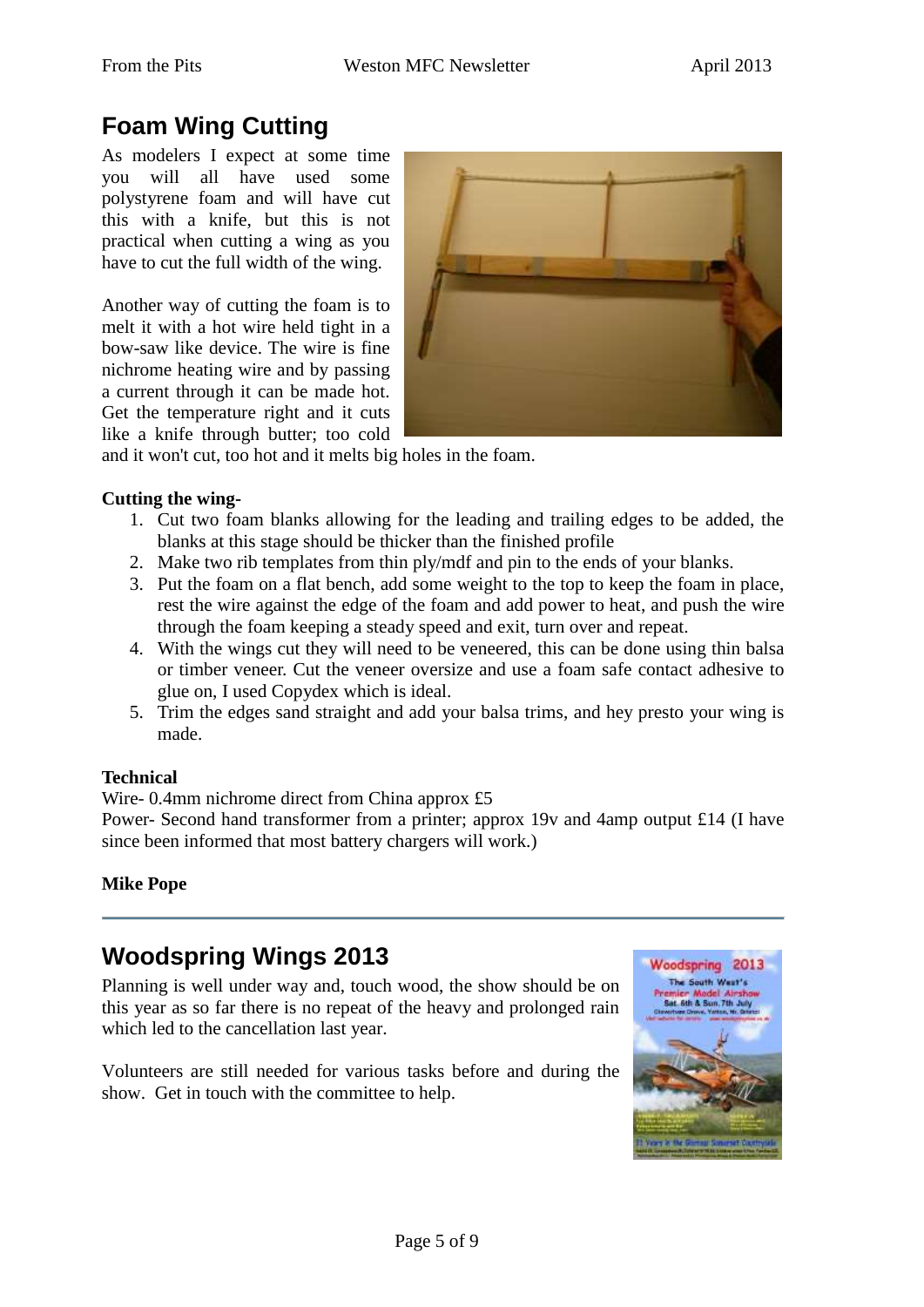# **Fun-Fly Events**

The first fun-fly event of the year took place on Easter Sunday with, appropriately, an eggdrop, the idea being simply to drop an egg as close as possible to a target in the middle of the patch.

**Mike Pope** and **Dave Tremelling** had taken this seriously by installing servo-operated egg-drop chutes under their planes. On the other hand, **Rob Sloan** and I made do with half a plastic bottle rubber-banded to the top wing, the idea being to flip upside-down at the right moment and drop the egg...

Mike's first attempt using a 'practice' egg with a red stremer didn't quite go to plan as the streamer caught around the drop gear. And using a real egg wasn't much better as the egg broke before release, coating the bottom of the Kadet in sticky yolk!

But after that Mike and Dave got into their stride with drops close to the target.



Meanwhile Rob threw his Kite around frantically trying to dislodge the egg but without success, while I had the opposite problem; as soon as my Kadet was airborne, the egg popped out.











So it came down to s straight contest between the other two, which Dave won when his egg landed short and intact but rolled almost on to the target before breaking.

More fun-fly events will happen during the summer, watch out for announcements on the website.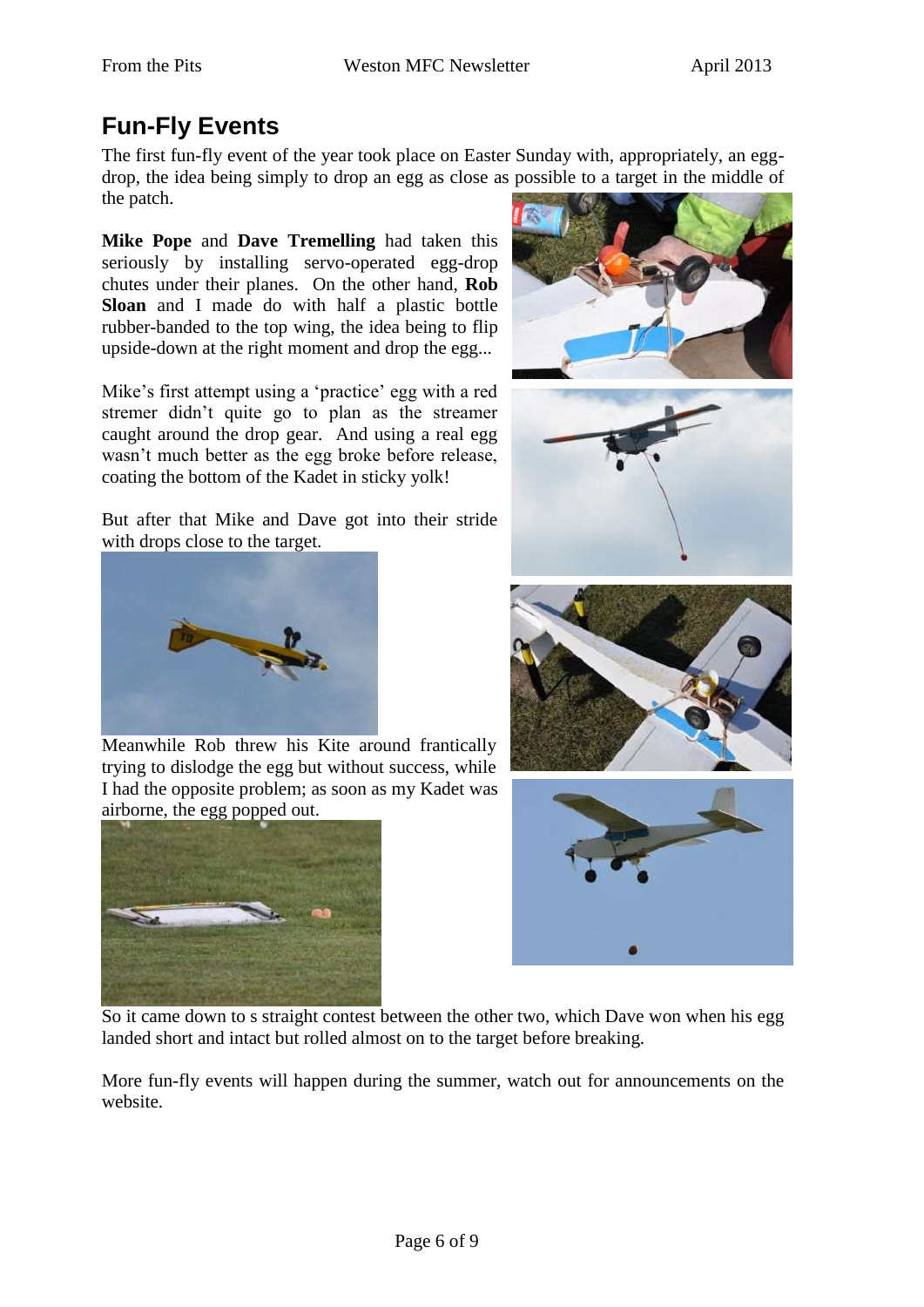# **From the Workshop**

### **Polikarpov I-15**

The most distinctive feature of the I-15 is the gull-wing. Previously I had done the easy part first and built the outer wing panels, now it was time to bite the bullet and make the centre-section. Because I always try to build biplanes which don't need structural rigging, this has to carry the bending load of the wing and, since the upper wing is much larger than the lower one, effectively most of the load of the whole plane. Plywood sections were cut on the CNC to form an 'egg-crate' structure.



The ends of three of these sections engage with slots in the wing panel ends and the result is shown below ready for sheeting.



Here are the wings and fuselage so far, and the pilot's eye view!

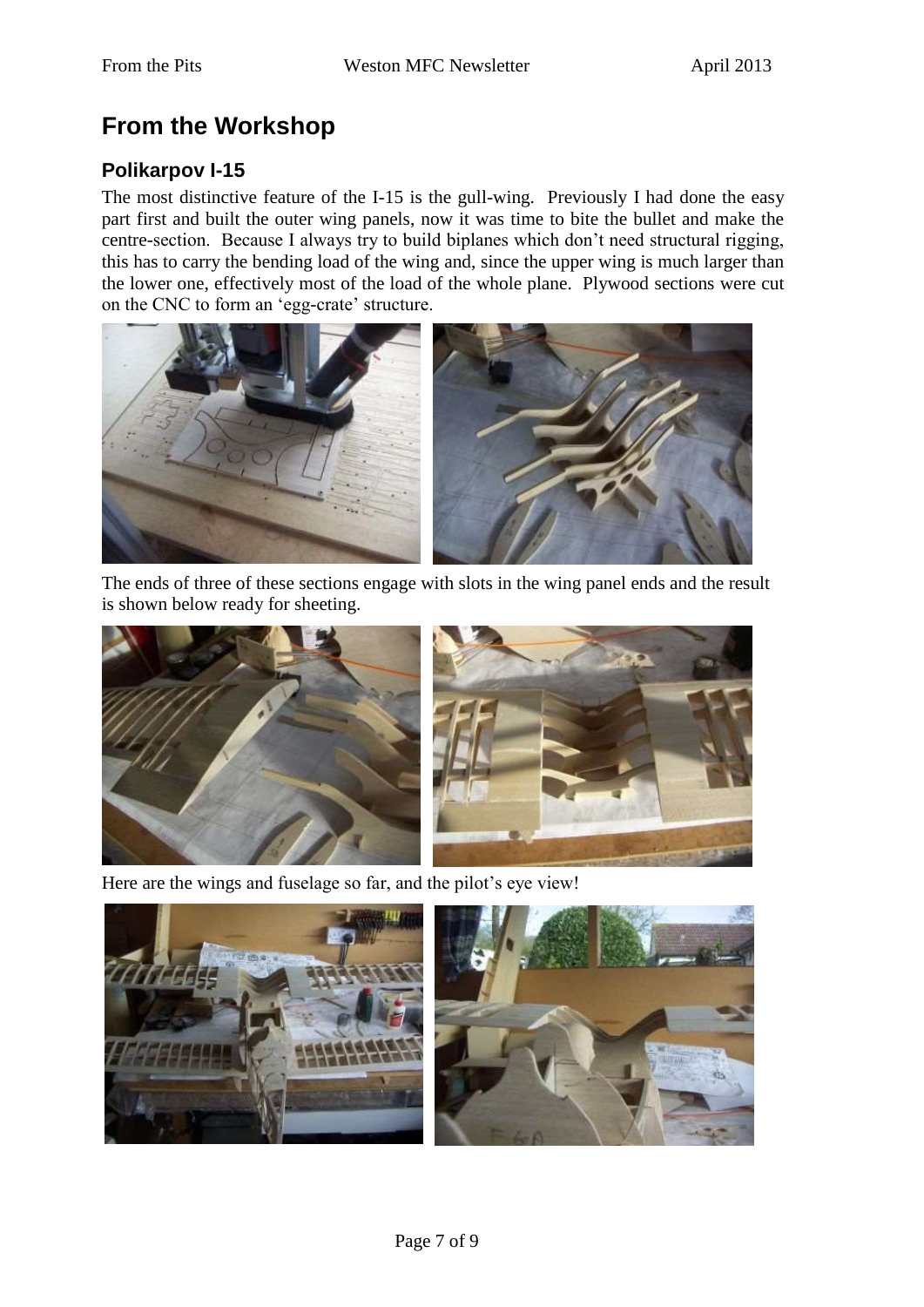The fuselage is a box section with formers glued around to give the shape, then sheeted over the front part with stringers on the rest.



Planking over the rear deck and stringers applied, it's beginning to take shape.



**Depron Super Bandit**



I finally got round to finishing the Bandit, painted in a US Navy style unashamedly copied from a model on the Internet. Acrylic paint was used brushed on, and the markings were cut from vinyl. In fact it was copied a little too closely, as the US marking should actually be on the left wing. Oh well…

And it's now flown, and flies as well as the others have always appeared to do. By my reckoning this makes 5 complete Bandits in the club with at least one more on the way!